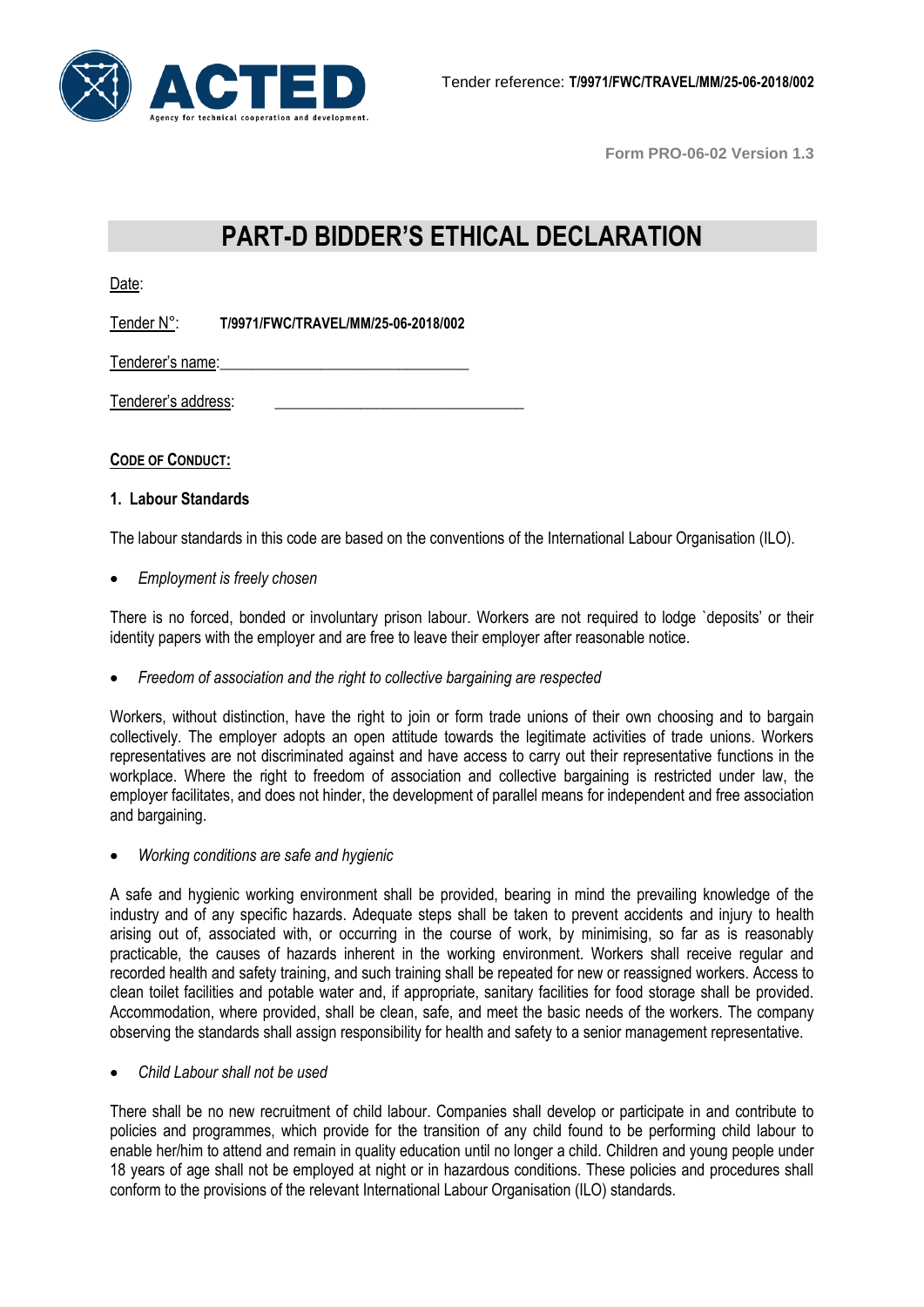

## *Living wages are paid*

Wages and benefits paid for a standard working week meet, at a minimum, national legal standards or industry benchmarks. In any event wages should always be high enough to meet basic needs and to provide some discretionary income. All workers shall be provided with written and understandable information about their employment conditions in respect to wages before they enter employment, and about the particulars of their wages for the pay period concerned each time that they are paid. Deductions from wages as a disciplinary measure shall not be permitted nor shall any deductions from wages not provided for by national law be permitted without the express and informed permission of the worker concerned. All disciplinary measures should be recorded.

#### *Working hours are not excessive*

Working hours comply with national laws and benchmark industry standards, whichever affords greater protection. In any event, workers shall not on a regular basis be required to work in excess of the local legal working hours. Overtime shall be voluntary, shall not exceed local legal limits, shall not be demanded on a regular basis and shall always be compensated at a premium rate.

## *No discrimination is practised*

There is no discrimination in hiring, compensation, access to training, promotion, termination or retirement based on race, caste, national origin, religion, age, disability, gender, marital status, sexual orientation, union membership or political affiliation.

#### *Regular employment is provided*

To every extent possible work performed must be on the basis of a recognised employment relationship established through national law and practice. Obligations to employees under labour or social security laws and regulations arising from the regular employment relationship shall not be avoided through the use of labour-only contracting, sub-contracting or home-working arrangements, or through apprenticeship schemes where there is no real intent to impart skills or provide regular employment, nor shall any such obligations be avoided through the excessive use of fixed-term contracts of employment.

*No harsh or inhumane treatment is allowed*

Physical abuse or discipline, the threat of physical abuse, sexual or other harassment and verbal abuse or other forms of intimidation shall be prohibited.

# **B. Environmental Standards**

Suppliers should as a minimum comply with all statutory and other legal requirements relating to the environmental impacts of their business. Detailed performance standards are a matter for suppliers, but should address at least the following:

#### *Waste Management*

Waste is minimised and items recycled whenever this is practicable. Effective controls of waste in respect of ground, air, and water pollution are adopted. In the case of hazardous materials, emergency response plans are in place.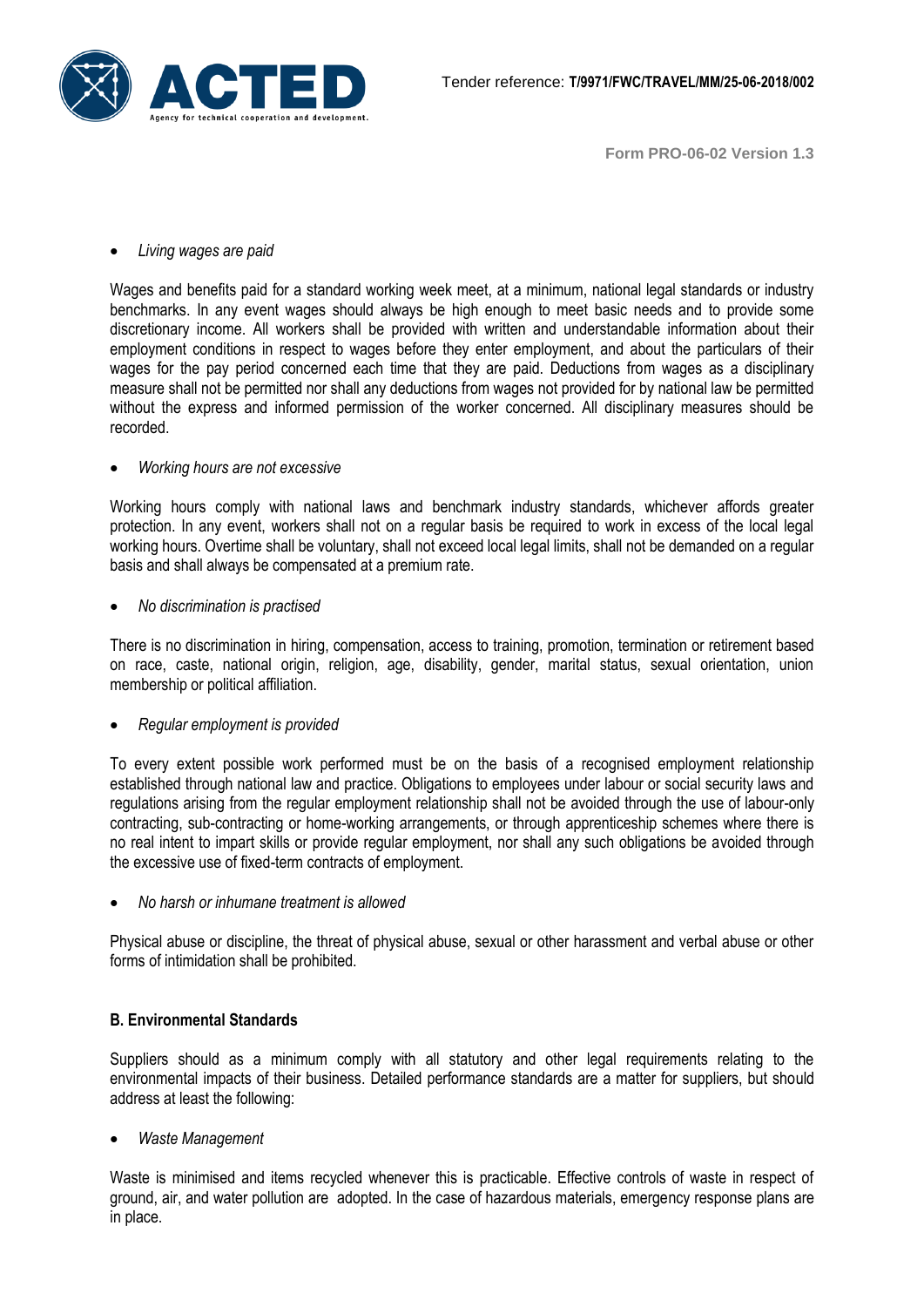

#### *Packaging and Paper*

Undue and unnecessary use of materials is avoided, and recycled materials used whenever appropriate.

*Conservation*

Processes and activities are monitored and modified as necessary to ensure that conservation of scarce resources, including water, flora and fauna and productive land in certain situations.

*Energy Use* 

All production and delivery processes, including the use of heating, ventilation, lighting, IT systems and transportation, are based on the need to maximise efficient energy use and to minimise harmful emissions.

*Safety precautions for transport and cargo handling*

All transport and cargo handling processes are based on the need to maximise safety precautions and to minimise poential enjuries to ACTED beneficiaries and staff as well as the suppliers's employees or those of its subcontractors.

# **C. Business Behaviour**

The conduct of the supplier should not violate the basic rights of ACTED's beneficiaries.

The supplier should not be engaged

1. in the manufacture of arms

2. in the sale of arms to governments which systematically violate the human rights of their citizens; or where there is internal armed conflict or major tensions; or where the sale of arms may jeopardise regional peace and security.

#### **D. ACTED procurement rules and regulations**

Suppliers should comply with ACTED procurement rules and regulations outlines in ACTED Logistics Manual Version 1.3. or above. In particular, ACTED's procurement policy set out in Section 2.1 and 2.4. (contract awarding). By doing so, Suppliers acknowledge that they do not find themselves in any of the situations of exclusion as refered to under section 2.4.2

# **Operating Principles**

The implementation of the Code of Conduct will be a shared responsibility between ACTED and its suppliers, informed by a number of operating principles, which will be reviewed from time to time.

#### ACTED will:

1. Assign responsibility for ensuring compliance with the Code of Conduct to a senior manager.

2. Communicate its commitment to the Code of Conduct to employees, supporters and donors, as well as to all suppliers of goods and services.

3. Make appropriate human and financial resources available to meet its stated commitments, including training and guidelines for relevant personnel.

4. Provide guidance and reasonable non-financial support to suppliers who genuinely seek to promote and implement the Code standards in their own business and in the relevant supply chains, within available resources.

5. Adopt appropriate methods and systems for monitoring and verifying the achievement of the standards.